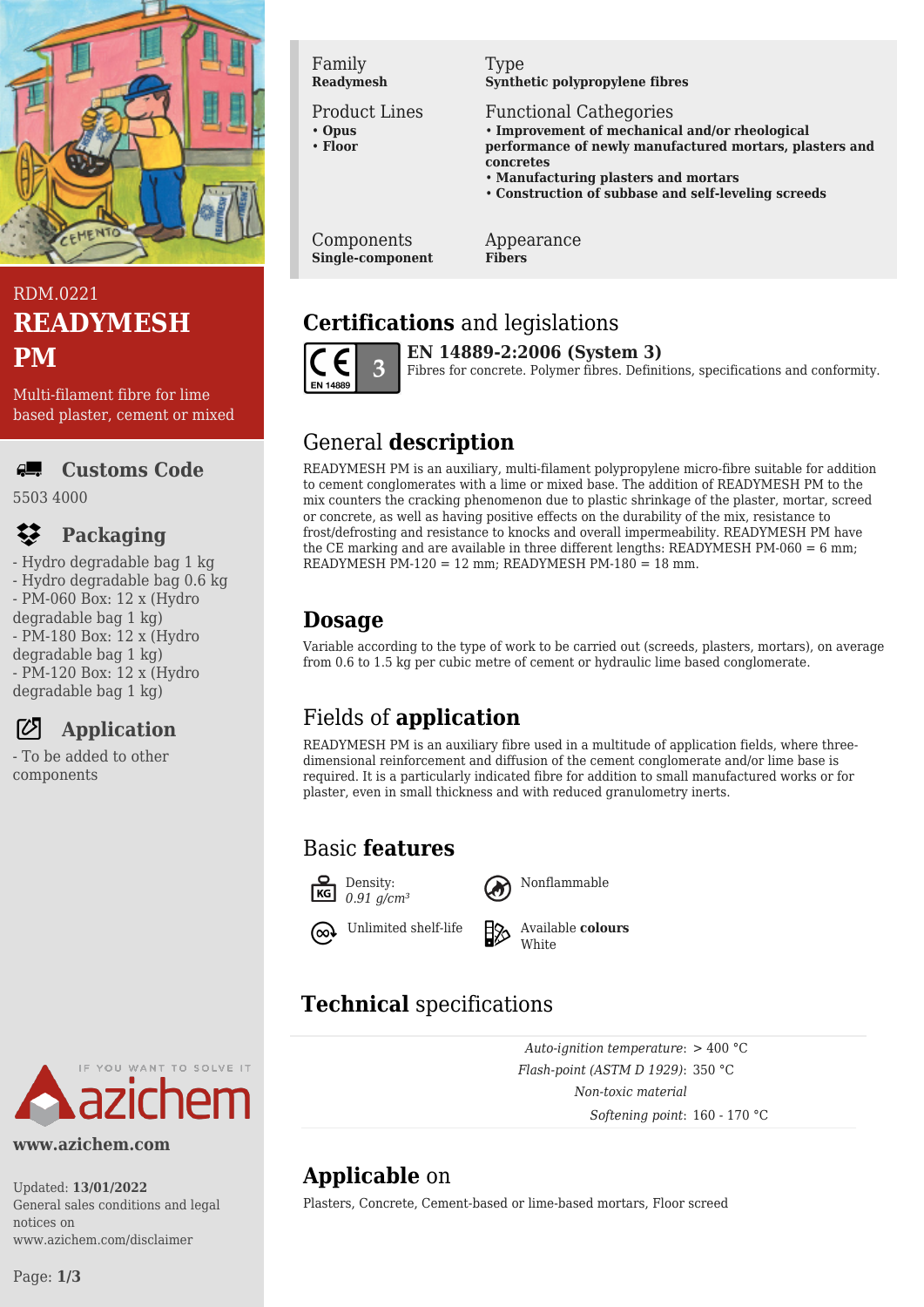#### **Instructions** for use

Add the fibres to the conglomerate during mixing. Mix, with the drum of the cement mixer at full speed, for at least 5-6 minutes. The dosage, based on use, is normally between 600  $g/m<sup>3</sup>$ and 1.5 kg/m<sup>3</sup>. On average, 250 g of fibres per 200 litre building site cement mixer. The addition of fibres could slightly modify the rheology of the cement mix.

#### **Storage** and preservation

Store the product in its original packing, in a fresh and dry environment, avoiding frost and direct sunlight. Protect from humidity.



**Features of the different READYMESH PM models:**

| <b>Fiber model</b>                                     | <b>READYMESH</b><br><b>PM-060</b> | <b>READYMESH</b><br><b>PM-120</b> | <b>READYMESH</b><br><b>PM-180</b> |
|--------------------------------------------------------|-----------------------------------|-----------------------------------|-----------------------------------|
| <b>Fiber length</b>                                    | 6 mm                              | $12 \text{ mm}$                   | $18 \text{ mm}$                   |
| <b>Fiber diameter</b>                                  | $0.035$ mm                        | $0.027$ mm                        | $0.035$ mm                        |
| <b>Elongation</b> at<br><b>break</b>                   | 28%                               |                                   | 28%                               |
| Effect on the<br>consistency of the<br>concrete (Vebè) | 1.0 <sub>s</sub>                  | 2.5s                              | 1.3s                              |
| Unit weight                                            | $8.75$ dTex                       | $5.05$ dTex                       | $8.75$ dTex                       |
| <b>Toughness</b>                                       | 22.71 cN / tex                    | $47.99$ cN / tex                  | 22.71 cN / tex                    |

#### Warnings, Precautions and **Ecology**

The general information, along with any instructions and recommendations for use of this product, including in this data sheet and eventually provided verbally or in writing, correspond to the present state of our scientific and practical knowledge.

Any technical and performance data reported is the result of laboratory tests conducted in a controlled environment and thus may be subject to modification in relation to the actual conditions of implementation.

Azichem Srl does not assume any liability arising from inadequate characteristics related to improper use of the product or connected to defects arising from factors or elements unrelated to the quality of the product, including improper storage.

Those wishing to utilise the product are required to determine prior to use whether or not the same is suitable for the intended use, assuming all consequent responsibility.

The technical and characteristic details contained in this data sheet shall be updated periodically. For consultation in real time, please visit the website: www.azichem.com. The date of revision is indicated in the space to the side. The current edition cancels out and replaces any previous version.

Please note that the user is required to read the latest Safety Data Sheet for this product, containing chemical-physical and toxicological data, risk phrases and other information regarding the safe transport, use and disposal of the product and its packaging. For consultation, please visit: www.azichem.com.

It is forbidden to dispose of the product and/or packaging in the environment.



**www.azichem.com**

Updated: **13/01/2022** General sales conditions and legal notices on www.azichem.com/disclaimer